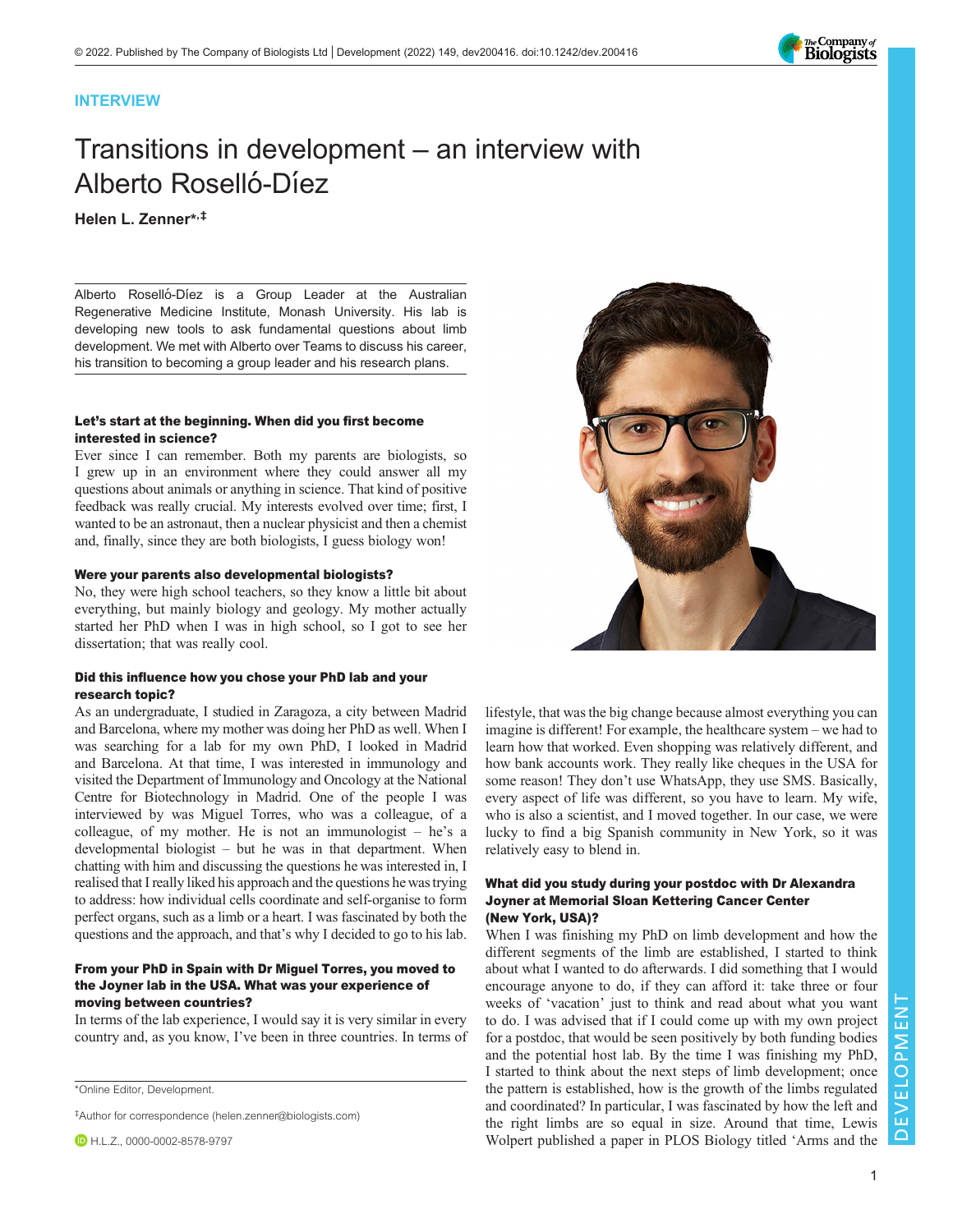[Man: The Problem of Symmetric Growth](#page-3-0)' (Wolpert, 2010) and he was talking about the same problem. I thought, 'well, that's a nice coincidence' because he was a very big figure in developmental biology. I started to think about how to tackle this problem using some genetic tricks. I developed my own ideas and I proposed a project to several labs in the USA. I decided to join the Joyner lab for two reasons: one, it's a leading lab for new tool development; and two, because of their background in limb development research.

# Limb development is a strong theme throughout your career so far – what attracted you to this topic?

Good question! The limbs, the larynx and the brain are perhaps the things that make us humans – in particular our opposable thumb. When I was starting to think about developmental biology, I often wondered, 'how is it that we always have five fingers?' or 'how do we have left and right limbs of the same size?' I think the limb is a fascinating organ, in the sense that it keeps growing while patterning is established. How does the limb update its pattern during growth? I thought this was a fascinating question. Also, the limb is eventually composed of many different tissues: bone, muscle, cartilage, tendon, dermis, fat, etc., which have to remain coordinated as they grow. I thought that was another fascinating process. I am really drawn to challenges, and sometimes challenges can be frustrating, but I guess that's who I am!

#### Why did you decide to look for group leader positions?

During my PhD, I noticed that I often had my own ideas about how to move a project forward. When I suggested these to my supervisor sometimes they were completely changed, but sometimes they were received well. Of course, I then developed my own project for the postdoc position, and although I didn't fully confirm the hypotheses I had, overall the project worked out very well. This positive reinforcement really motivated me. So I would say, by the end of my PhD, I realised I could be a good group leader and my postdoc experience confirmed this to me.

#### And how about actively looking for positions, how did that fit into your time as a postdoc?

That was a very complex period because I was developing new tools, and in the mouse that takes a long time. My postdoc was a long one; it was almost six years. The first few years, it was tool development and little else. At some point, I found myself having to apply for group leader positions, maybe a little bit before I would have liked to – before my main papers were out. To maximise my chances of success, I applied to many places, probably around 50. I was working on my paper at the same time, so there were many sleepless nights. Presumably based on future potential rather than publications, I got eight interviews and finally two offers. I was able to secure a position even before my main papers were out, so it worked out, but if I could have had one extra year to do that it would have probably been less stressful.

#### Did you ever consider a non-academic career path? Never. My motto was: no plan B!

# What was most important to you when choosing a position

and why did you choose the Australian Regenerative Medicine Institute at Monash University, Australia?

The main factor was always being able to do the science I wanted to do. Then the second factor would be the social or the lifestyle, especially as we had our first kid whilst in New York. We really like the science system in the USA, but there are some aspects of the lifestyle that we thought were probably better in Europe. We were trying to find a good balance between a good institution for doing my science and raising kids in a more familiar environment. In the end, I got two offers, one in Europe and one in Australia. I really like my colleagues and the kind of science that they do here at the Australian Regenerative Medicine Institute and the platforms that Monash has available. So it was a good combination, but it took some convincing for my wife because it's very far away from Spain, but here we are!

# Were there any parts of the application process that surprised you?

What surprised me about the application process was how many different research proposals I had to prepare. Some institutions asked for a two-page proposal; at others it is three or five pages. In some of them you are supposed to include your past research, in others a general research vision, while some cut straight to the chase with just your future project. This meant that even though the research was going to be the same, I had to work on many different documents to say the same things in very different spaces. That took a long, long time; so people should be prepared to have many different versions of their research proposal.

In terms of the interview, a lot of people are afraid of, or have a lot of respect for, the so-called chalk talk, in which you have to explain your future plans to a room full of professors. You have to defend your plans, and you don't know where the conversation will take you. But I actually enjoyed discussing my science and the possibilities so much that in 90% of the cases I really enjoyed that part the most. Also, it meant that, even if I didn't get the position, I still had a good time chatting with potential future colleagues.

# Do you think mentorship has been important for your career?

It is definitely crucial; I don't think anyone can really succeed without mentorship. Although I was quite independent from the start, I did listen to advice. I think the main role that mentorship had in my case was opening connections to people, for example having a well-connected mentor who could help me find a new technique or model that I needed, or to introduce me to colleagues at a meeting – if you can remember those times when we could go to conferences in person! Also, mentors helped by suggesting me for a talk or asking for help with peer review.

# How was your experience transitioning to a group leader position?

It was the hardest thing I've ever done. I still consider myself to be starting my lab, especially with the COVID-19 pandemic. It feels like it's still gathering momentum. There were too many changes at the same time: moving to a new country, starting in a new institution and having new colleagues. You go from being a master in the lab, where you know where everything is, how it works, to moving to an empty space that you have to fill with people and equipment. The techniques that you were so familiar with, all of a sudden, don't work, and you have to troubleshoot them again. So many new things can be daunting. So, I would recommend having a lot of patience and recognising that not everything has to click in the first few months. Take your time to hire people – don't rush it. It's okay to be alone for a few months, if necessary, because in the end, having the right people is crucial. Every successful PI I have talked with says, 'I was so lucky with my first student or my first research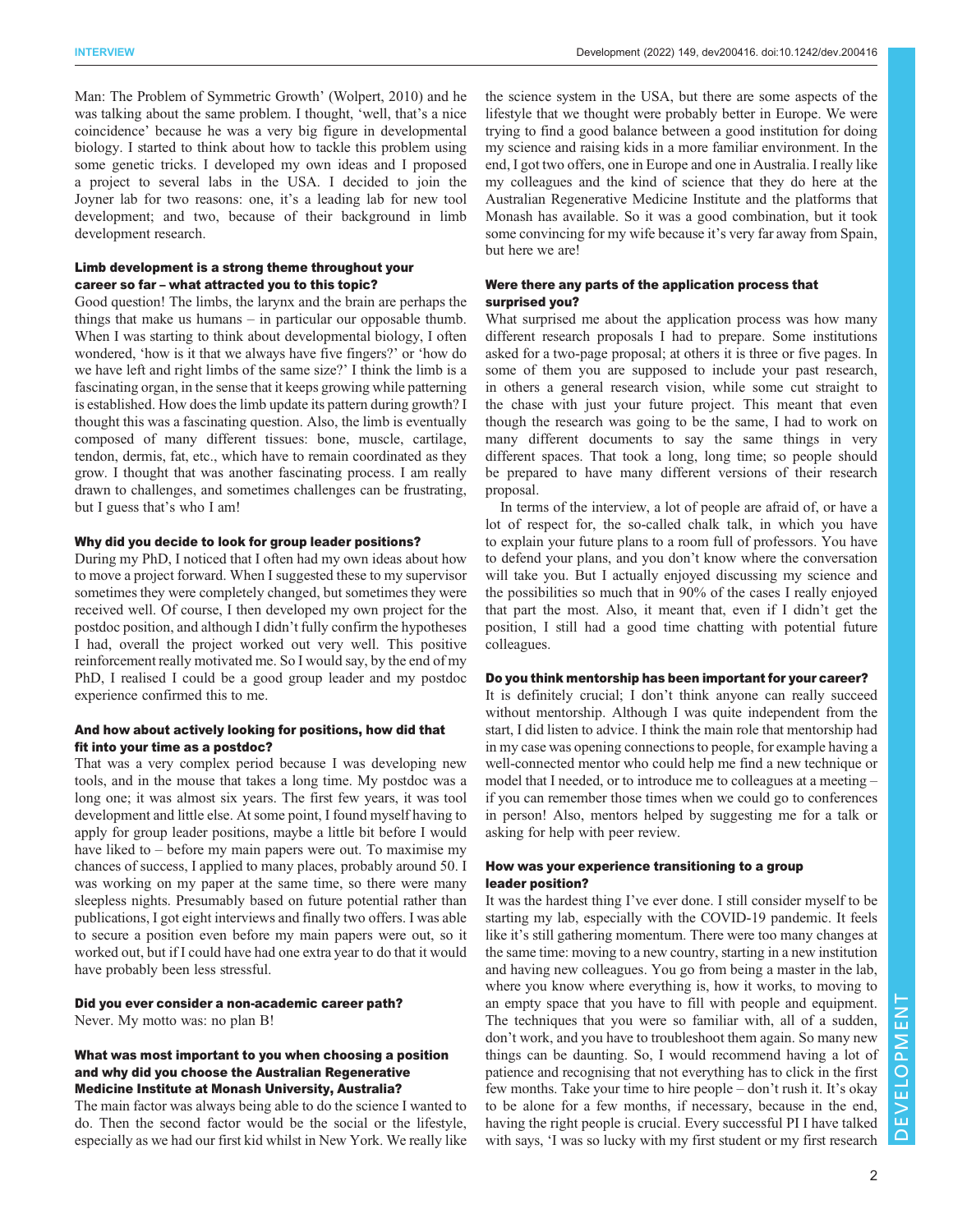assistant'; there is a pattern there! So, take your time and ask for advice.

# Take your time to hire people – don't rush it

# What has been your approach to hiring new team members? Has the pandemic impacted this?

We try to advertise as broadly as possible. In our case, Australia is very far from most of the rest of the world, so it is hard to get international applicants. I advertised on the Node, with societies, and via university channels, as well as colleagues and Twitter. Then, in terms of selecting candidates, I asked a couple of other PIs – more experienced PIs – to be involved in the interview process. You should make sure that the people you're trying to hire are interested in what you do, not just that they have seen an open position. They have to be really interested in your lab and what you are doing, otherwise it will not work out. The pandemic definitely had an effect, both at hiring level, as the closed borders restricts the pool of applicants, and at the training level. I had two new people starting in March 2020. As you can imagine, we couldn't do any training because all of a sudden the lab was shut down or had restricted capacity. 2020 was pretty much a lost year in terms of progressing with projects, or training these people.

#### What are the research themes of your lab now?

There are two main themes. First, studying the recovery after developmental perturbations, or what is called 'catch-up growth', which we can study by altering it. For example, if you alter that growth trajectory by insult or injury and then remove it, you allow for recovery. In many cases, there is fast overgrowth or hypergrowth, to reach that normal trajectory and then, once the normal size for age has been achieved, growth goes back to normal. We are trying to determine which cell populations and molecular pathways are involved in that response. It is giving us some very interesting results. The second theme, which we just started with, is: what are the genetic determinants and epigenetic determinants of limb size? So how mice and rats can have similar genomes but different limb sizes. We are asking whether limb size is affected by the environment of other organs or the external environment. We are developing genetic methods to generate chimeras, such as mouse embryos with limbs formed by rat cells. It's quite a complex experiment, but it's doable. It's been done for other organs, such as the pancreas or the kidney, but we are going to, hopefully, be the first ones to do it with a limb. We hope to find out how these signals from the mouse can affect the development of rat limbs. We'll see whether the developmental tempo affects patterning, and therefore the size of the limb, and we will try to determine what gene regulatory networks are involved. I'm very, very excited about that part!

# You have been a researcher in Europe, North America and now in Australia – are there any key differences in either lab life or funding opportunities that you can share?

Funding is the biggest one. In Europe, at least when I was last working there, it used to be the case that bold proposals, with interesting ideas – high risk, high reward – were funded. In the USA, I had to learn to write more feasible proposals, in which everything was more established. There's a saying in the USA – you get the money for the project once the project is done, then you use the

money for the next project. In the USA, although it is never easy to get funding, the pot of money is so big, that it is relatively accessible. And then in Australia, it's challenging, and it's becoming more challenging. You can see on Twitter the frustration that many people share; the pot of money is small and it is not growing. The funding that is available is being diverted towards more applied research and basic or fundamental research is really suffering. For people transitioning to their first independent position, the success rate is abysmal. There is a huge concern here about where research funding is going. We were very lucky last year to get a big grant from the government, but who knows what will happen in a couple of years' time.

# Related to that, recently there has been some discussion on Twitter about including preprints as references in your grants, can you tell us more about that?

Oh yes, that was a huge thing. The Australian Research Council, for some reason, decided not to allow preprints to be referenced at any place in the proposal. It was kind of hidden in the guidelines, but then they were really enforcing it. This meant there were many projects considered ineligible, and then there was huge outrage. With preprints being so important nowadays, that stance was surprising, but, luckily, they reconsidered their position so for the new applications, they will allow preprints to be referenced.

# You have published both a first author and a corresponding author paper in Development, do you think that publishing in our journal helped your career in any way?

Yes, definitely. It's one of the two or three main journals in developmental biology. It's always a reference journal for me and for my colleagues. That first author paper you mentioned [\(Roselló-Díez et al., 2014](#page-3-0)) ended up being cited and referenced in the Faculty of 1000 (now Faculty Opinions; [https://facultyopinions.](https://facultyopinions.com/prime/718299574) [com/prime/718299574](https://facultyopinions.com/prime/718299574)). It was included in Gilbert's Developmental Biology textbook [\(Gilbert and Barresi, 2016](#page-3-0)), so I think that was a really good outcome. The corresponding author paper [\(Ahmadzadeh et al., 2020\)](#page-3-0) is about the new technologies that we have developed. I have had many requests, both in my lab and my former supervisor's lab, for these mouse lines or related vectors. So, I think publishing in Development has been really good for advertising our technologies.

# You've been involved with science communication, posting on both our community site, the Node, and preLights. What prompted you to participate and would you recommend it to other early career researchers?

Even though doing research is my passion, I think that communication is really important. We have society trusting us with public money, so we should explain our research to a broader community. Of course, preLights is quite specialised, but everything we can do to spread the word of the research is important. Also, in the case of preLights, it's actually quite fun to get in contact with the people involved and tell their stories. In terms of other stories, like the one I wrote for the Node, I tried to focus more on the personal aspect of developing a project from start to finish, which gets lost when you publish your paper. For people struggling in the lab, it might be really refreshing to read those challenging stories and how problems were overcome. In terms of whether I would recommend it, definitely! Of course, as an early career researcher, you're always busy with developing your own projects, trying to look into the next step or developing your family, but you should still aim to fit it in if possible.